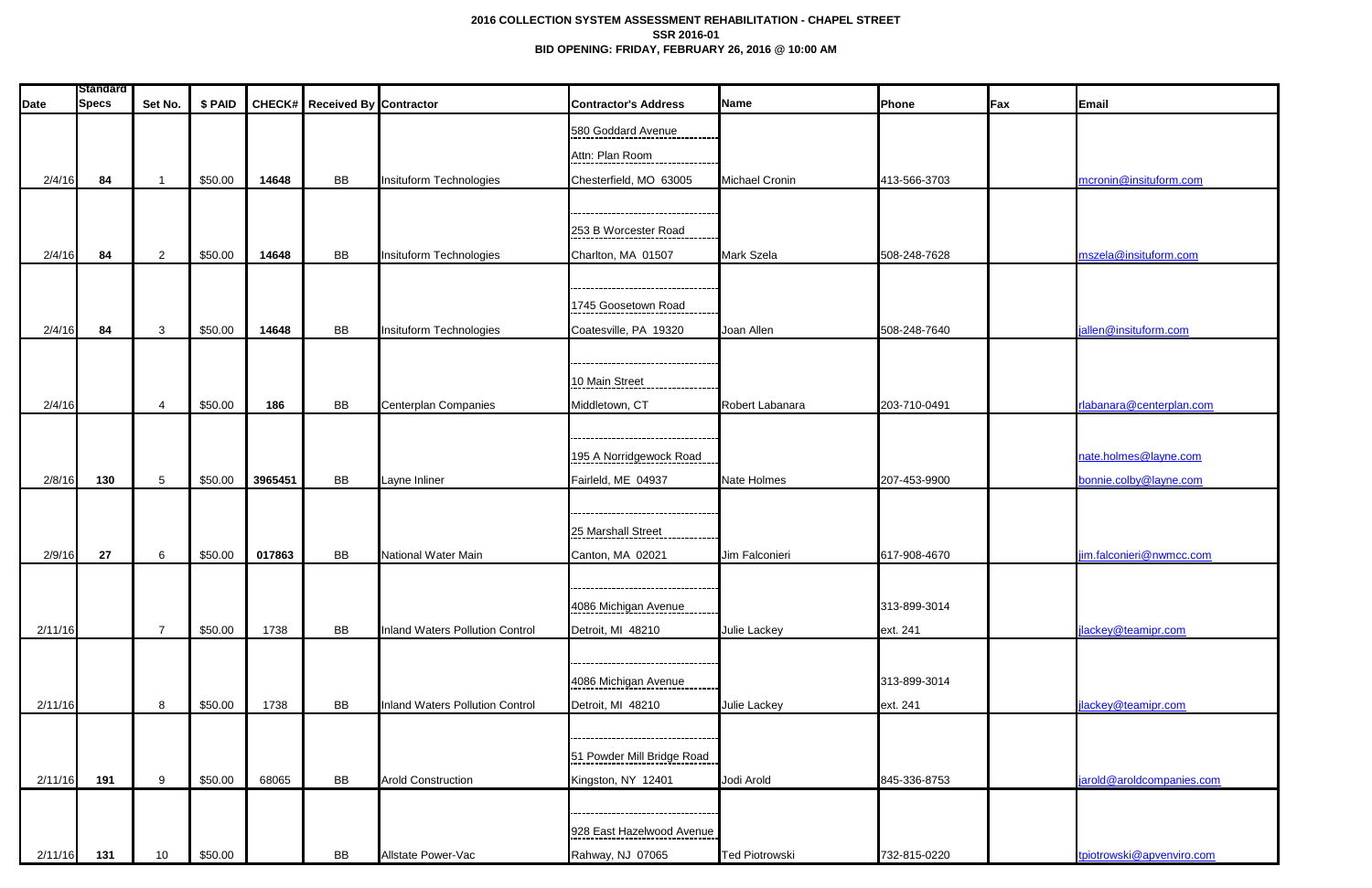## **2016 COLLECTION SYSTEM ASSESSMENT REHABILITATION - CHAPEL STREET SSR 2016-01 BID OPENING: FRIDAY, FEBRUARY 26, 2016 @ 10:00 AM**

| Standard    |              |         |         |       |                                       |                                  |                                       |                |              |                 |                   |
|-------------|--------------|---------|---------|-------|---------------------------------------|----------------------------------|---------------------------------------|----------------|--------------|-----------------|-------------------|
| <b>Date</b> | <b>Specs</b> | Set No. |         |       | \$ PAID CHECK# Received By Contractor |                                  | <b>Contractor's Address</b>           | Name           | Phone        | $\mathsf{F}$ ax | Email             |
|             |              |         |         |       |                                       |                                  |                                       |                |              |                 |                   |
|             |              |         |         |       |                                       |                                  |                                       |                |              |                 |                   |
|             |              |         |         |       |                                       |                                  | 1710 Erie Boulevard                   |                |              |                 |                   |
| 2/17/16     | 194          | 11      | \$50.00 | 36293 | <b>BB</b>                             | Precision Industrial Maintenance | Schenectady, NY 12308                 | Mike Ralbovsky | 518-429-1164 |                 | miker@pim-inc.com |
|             |              |         |         |       |                                       |                                  |                                       |                |              |                 |                   |
|             |              |         |         |       |                                       |                                  | ,,,,,,,,,,,,,,,,,,,,,,,,,,,,,,,,,     |                |              |                 |                   |
|             |              |         |         |       |                                       |                                  | ---------------------------------     |                |              |                 |                   |
|             |              | 12      |         |       |                                       |                                  |                                       |                |              |                 |                   |
|             |              |         |         |       |                                       |                                  |                                       |                |              |                 |                   |
|             |              |         |         |       |                                       |                                  |                                       |                |              |                 |                   |
|             |              |         |         |       |                                       |                                  |                                       |                |              |                 |                   |
|             |              | 13      |         |       |                                       |                                  |                                       |                |              |                 |                   |
|             |              |         |         |       |                                       |                                  |                                       |                |              |                 |                   |
|             |              |         |         |       |                                       |                                  |                                       |                |              |                 |                   |
|             |              |         |         |       |                                       |                                  |                                       |                |              |                 |                   |
|             |              | 14      |         |       |                                       |                                  |                                       |                |              |                 |                   |
|             |              |         |         |       |                                       |                                  |                                       |                |              |                 |                   |
|             |              |         |         |       |                                       |                                  | ,,,,,,,,,,,,,,,,,,,,,,,,,,,,,,,,,     |                |              |                 |                   |
|             |              |         |         |       |                                       |                                  | ---------------------------------     |                |              |                 |                   |
|             |              | 15      |         |       |                                       |                                  |                                       |                |              |                 |                   |
|             |              |         |         |       |                                       |                                  |                                       |                |              |                 |                   |
|             |              |         |         |       |                                       |                                  | -------------------------             |                |              |                 |                   |
|             |              |         |         |       |                                       |                                  | -------------------------------       |                |              |                 |                   |
|             |              | 16      |         |       |                                       |                                  |                                       |                |              |                 |                   |
|             |              |         |         |       |                                       |                                  |                                       |                |              |                 |                   |
|             |              |         |         |       |                                       |                                  | ------------------------------------  |                |              |                 |                   |
|             |              |         |         |       |                                       |                                  |                                       |                |              |                 |                   |
|             |              | 17      |         |       |                                       |                                  |                                       |                |              |                 |                   |
|             |              |         |         |       |                                       |                                  |                                       |                |              |                 |                   |
|             |              |         |         |       |                                       |                                  | ----------------------------------    |                |              |                 |                   |
|             |              |         |         |       |                                       |                                  | ------------------------------------  |                |              |                 |                   |
|             |              | 18      |         |       |                                       |                                  |                                       |                |              |                 |                   |
|             |              |         |         |       |                                       |                                  |                                       |                |              |                 |                   |
|             |              |         |         |       |                                       |                                  | ------------------------------------- |                |              |                 |                   |
|             |              |         |         |       |                                       |                                  | ------------------------------------  |                |              |                 |                   |
|             |              | 19      |         |       |                                       |                                  |                                       |                |              |                 |                   |
|             |              |         |         |       |                                       |                                  |                                       |                |              |                 |                   |
|             |              |         |         |       |                                       |                                  |                                       |                |              |                 |                   |
|             |              |         |         |       |                                       |                                  |                                       |                |              |                 |                   |
|             |              |         |         |       |                                       |                                  |                                       |                |              |                 |                   |
|             |              | 20      |         |       |                                       |                                  |                                       |                |              |                 |                   |